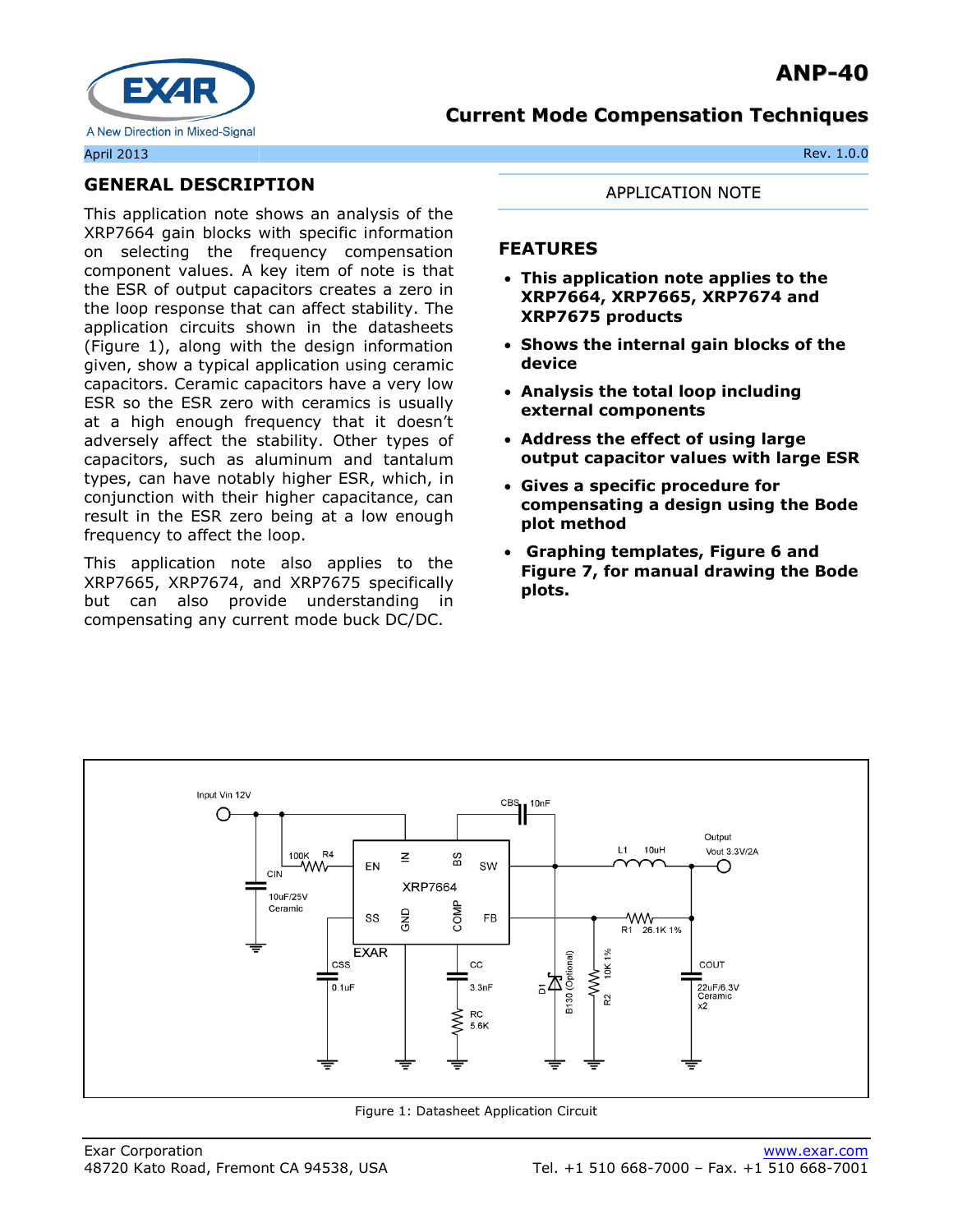

## **OVERVIEW OF THE XRP7764 FUNCTION**

#### **INTERNAL GAIN BLOCK DIAGRAM**



Figure 2 shows a diagram of the XRP7664 internal gain blocks. The total loop includes the feedback divider (DIV) created by R1 and R2, Error Amp (EA), Modular (MOD), and output filter. Since the error amp is a transconductance amplifier its output voltage will be a function of IEAo and the impedance from its output to ground. Please note that this includes its internal 500kΩ  $(R<sub>LM</sub>)$ impedance.

Additionally, since the modulator is current mode control, its output current (Isw) is proportional to in input control voltage. Current mode control, under most operating conditions, effectively removes the effect of the output inductor from the filter equation and results in the output voltage (Vo) being a function of Isw times the output impedance from Vo to ground.

### **TERMS USED**

The following terms are used in the figures and throughout this application note. The values used in this document should reflect those shown in the datasheet. In any case where they don't agree, the information in the datasheet shall be deemed correct.

- AIEA = EA Transconductance
- AIMOD = MOD Transconductance
- $AV<sub>DIV</sub>$  = Feedback Voltage Divider
- $\bullet$  AVEA = EA Voltage Gain
- AVMOD = MOD Voltage Gain
- $\cdot$  Cc = Compensation Capacitor
- $\bullet$  Co = Output Capacitor
- Cp = Additional Pole Capacitor
- $\bullet$  EA = Error Amp
- ESR = Output Capacitor ESR
- GEA = Error Amp Gain in dB
- GMOD = MOD Gain in dB
- $\bullet$  Lo = Output Inductor
- $\bullet$  MOD = Modulator
- Rc = Compensation Resistor
- RLD = External Load Resistance
- VCOMP = Error Amp Output
- VFB = Feedback Input Voltage
- $\bullet$  Vo = Output Voltage
- Vref = Internal Reference Voltage

#### **QUICK COMPENSATION PROCEDURE**

The values required for the compensation will depend on the output filter and the selected cross over frequency. For most designs that use ceramic output capacitors, the addition of Cp across Rc will not be necessary, but if a high value of output capacitance, in conjunction with a high ESR, is used for Co, the additional pole created by Cp may be required for stability. In all cases bode plot drawings should be made during the design and Gain/Phase measurements should be done on the final product.

The design example used here is for a XRP7664. This procedure, however, also applies to the other devices listed in the Features section on page 1. Be sure to use the correct datasheet values for the particular device.

- Vout  $= 3.3V$
- $I_{ID \text{ Max}} = 2A$
- $\text{CO} = 1200 \mu F$
- $\cdot$  ESR = 0.01 $\Omega$
- $\cdot$  R<sub>LIM</sub> = 500kΩ
- $AI_{EA}$  = 800µA/V (From Datasheet)
- $AV_{EA}$ = 400V/V (From Datasheet)
- $AI<sub>MOD</sub> = 3.5A/V$  (From Datasheet)
- $\text{Fco} = 10 \text{kHz}$
- $\cdot$  Vref = 0.925V

Unless otherwise stated: Current is in Amps, Voltage is in Volts, Resistance in Ohms, Capacitance in Farad, and Frequency in Hertz.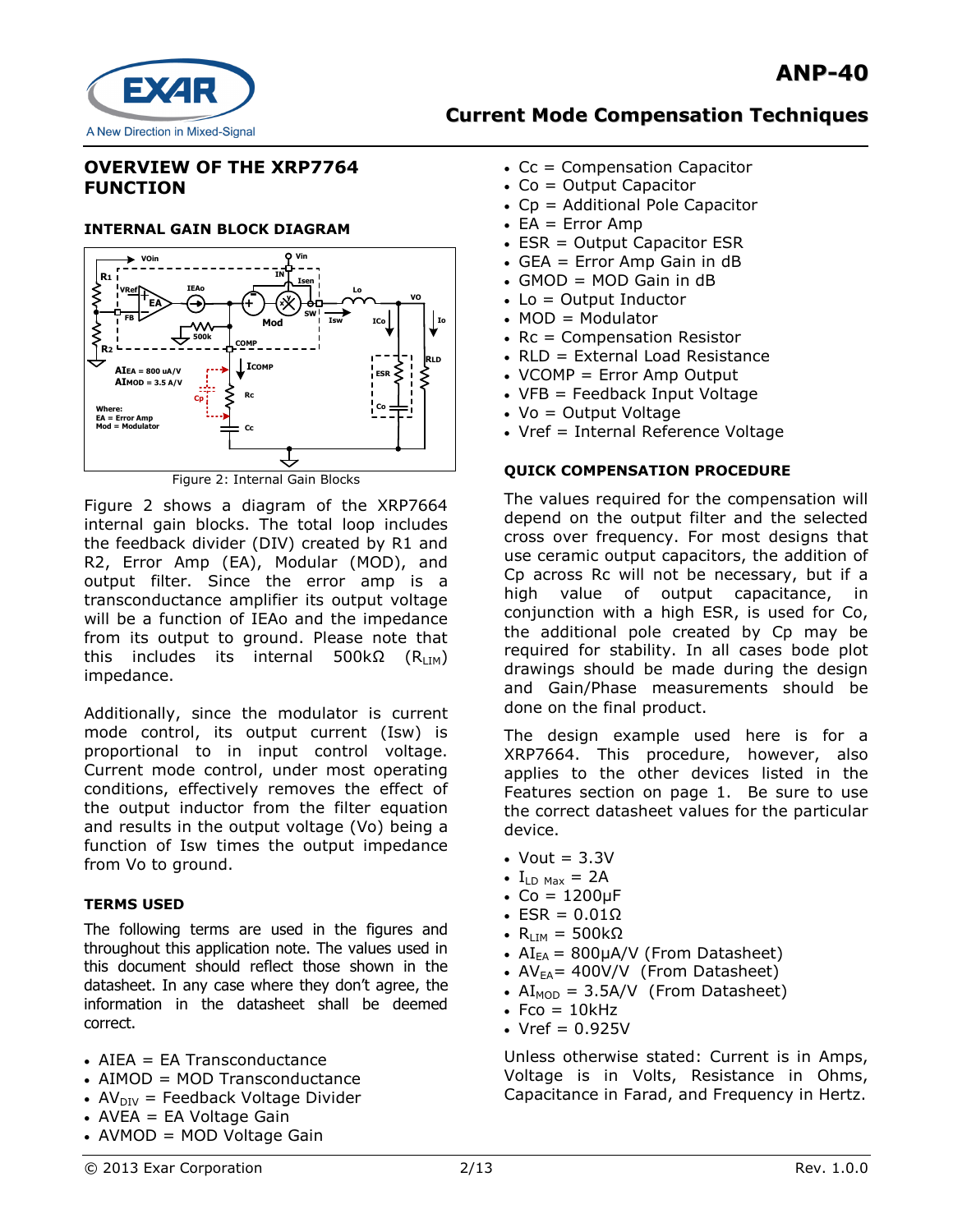

### **1. Select the crossover frequency**

Select the frequency where the loop gain should cross 0dB. Typically the crossover frequency (Fco) should be around 5% to 10% of the 350kHz switching frequency. For this example we are using 10kHz.

### **2. Calculate the total DC gain of the loop**

There are three main DC gain blocks in the loop;

 $AV_{DIV}$ , The input voltage divider made up of R1 and R2. The gain of this block is:

$$
AV_{DIV} = \frac{V_{Ref}}{V_0} = 0.28
$$

 $AV_{EA}$ , The Error Amp DC Gain is the gain from the datasheet or 400V/V.

$$
AV_{EA} = 400
$$

 $AV<sub>MOD</sub>$ , The Modulator gain can be calculated from the modulator transconductance of 3.5 and the output load resistance at maximum load current.

$$
R_{LD} = \frac{V_0}{I_{LD}} = \frac{3.3}{2} = 1.65
$$
  
AV<sub>MODdc</sub> = AI<sub>MOD</sub>·R<sub>LD</sub>  
AV<sub>MOD</sub> = 3.5·1.65 = 5.775

The total DC Gain of the loop is the sum of the three blocks.

$$
AV_{\text{TOTdc}} := AV_{\text{FB}} \cdot AV_{\text{EA}} \cdot AV_{\text{MOD}}
$$

$$
AV_{\text{TOTdc}} = 0.3 \cdot 400 \cdot 5.775 = 647.5
$$

The total gain in dB is.

$$
G_{\text{TOTdc}} := 20 \cdot \log(\text{AV}_{\text{TOTdc}})
$$

$$
G_{\text{TOTdc}} = 56.2
$$

#### **3. Determine the error amp pole frequency for the Fco chosen**

Divide Fco by the total DC gain to get the pole frequency that needs to be created set Fco.

$$
FP_{CO} := \frac{F_{CO}}{AV_{TOTdc}} \qquad FP_{CO} = 15.444
$$

#### **4. Find the Pole and Zero of the output filter at full load.**

$$
FP_0 := \frac{1}{2 \cdot \pi \cdot C_0 \cdot (R_{LD} + ESR)}
$$

$$
FP_0 = 79.897
$$

$$
FZ_0 := \frac{1}{2 \cdot \pi \cdot C_0 \cdot ESR}
$$

$$
FZ_0 = 13.263 \cdot k
$$

### **5. Compensating the design**

Set the EA poles and the EA zero at the following frequencies.

$$
FPEA1 := FPCO
$$

$$
FPEA2 := FZ0
$$

$$
FZEA := FP0
$$

Now calculate the compensation component values.

$$
R_C := R_{LIM} \cdot \frac{FP_{EA1}}{FZ_{EA} - FP_{EA1}}
$$

$$
R_C = 120k
$$

$$
C_c := \frac{1}{2 \cdot \pi \cdot FZ_{EA} \cdot R_C}
$$

$$
C_c = 16.6n
$$

$$
C_P := \frac{R_C + R_{LIM}}{2 \cdot \pi \cdot FP_{EA2} \cdot R_C \cdot R_{LIM}}
$$

$$
C_P = 124p
$$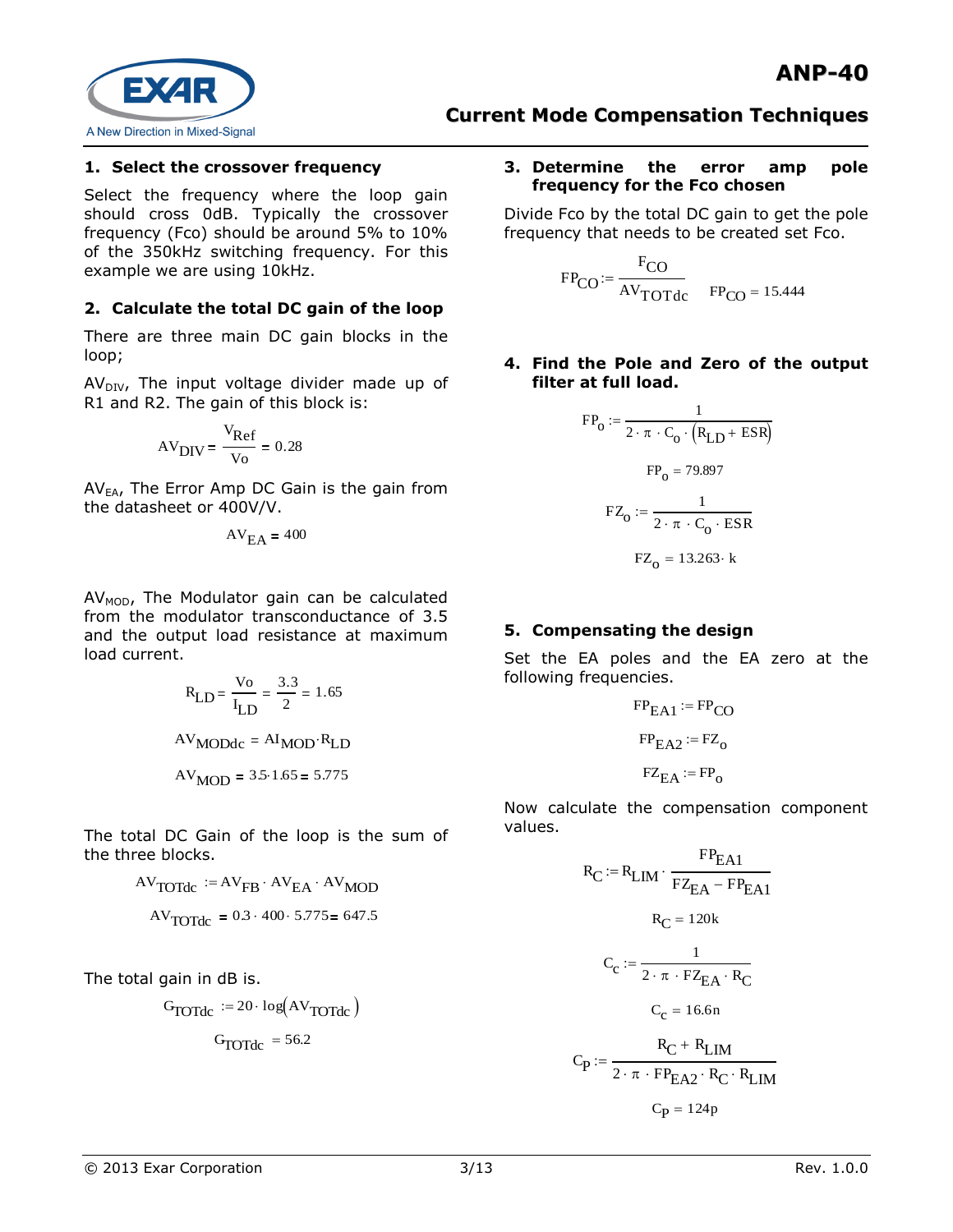

## **6. Creating a Bode Gain/Phase plot**

Gathering together the key parameters gives.

### **Component Values**

 $Cc = 16nF$ 

 $Rc = 120k\Omega$ 

 $Cp = 100pF$ 

### **Compensation Data**

 $G_{\text{TOTdc}} = 57dB$ 

 $FPo = 80Hz$ 

 $FZo = 13.3kHz$ 

 $FP<sub>EAI</sub> = 14Hz$ 

 $FP<sub>EA2</sub> = 13.3kHz$ 

 $FZ_{EA} = 80Hz$ 

#### **7. Do a Bode Gain/Phase plot to ensure stability**

This can be done either manually using semilog graph paper, or automatically using a Bode plot tool.

[Figure 4](#page-5-0) and [Figure 5,](#page-5-1) show Gain and Phase plots of the example given. These were drawn manually to show the technique as shown below.

## **Plotting Manually the Gain, [Figure 4](#page-5-0)**

On the gain graph draw a horizontal line at 57 dB from 1Hz to 100kHz to represent the DC gain.

Move left to right along the 0 dB line until you reach a pole or zero frequency and put a point on the 0dB line at that frequency.

If the frequency is pole, draw a line from that point toward the right that decrease with a slope of -20dB per decade and if the frequency is a zero, draw a line from that point toward the right that increases with a slope of -20dB per decade.

Continue until all poles and zeros have been drawn.

Now put points at each pole and zero frequency that equal the sum of the DC gain

and gains for each pole and zero at that frequency. Once this is done connect all the points with straight lines.

This is the gain versus frequency response for the total loop.

## **Plotting the Phase, [Figure 5](#page-5-1)**

On the phase graph, at each pole and zero frequency, put a point on the graph as follows.

If the frequency is a pole put a point at that frequency at -45 degrees.

Then draw a line that starts at 0 degrees, one decade below the pole frequency, goes through the -45 degree point, and ends at - 90 degrees one decade above the pole frequency.

Now complete the plot for that pole by drawing a horizontal line from the -90 degrees point to the end of the graph on the right and from the 0 degree point to the end of the graph on the left.

If the frequency is a zero put a point at that frequency at +45 degrees.

Then draw a line that starts at 0 degrees, one decade below the pole frequency, goes through the +45 degree point, and ends at +90 degrees one decade above the pole frequency.

Now complete the plot for that zero by drawing a horizontal line from the +90 degrees point to the end of the graph on the right and from the 0 degree point to the end of the graph at the left.

Repeat the above for every pole and zero.

Once this is done identify each frequency where a pole's or zero's phase reaches 0, -90 and +90 degrees. Then at each of these frequencies add up all the phase values and put a point on the graph.

The phase margin for the full loop can now be plotted by drawing straight lines between these points.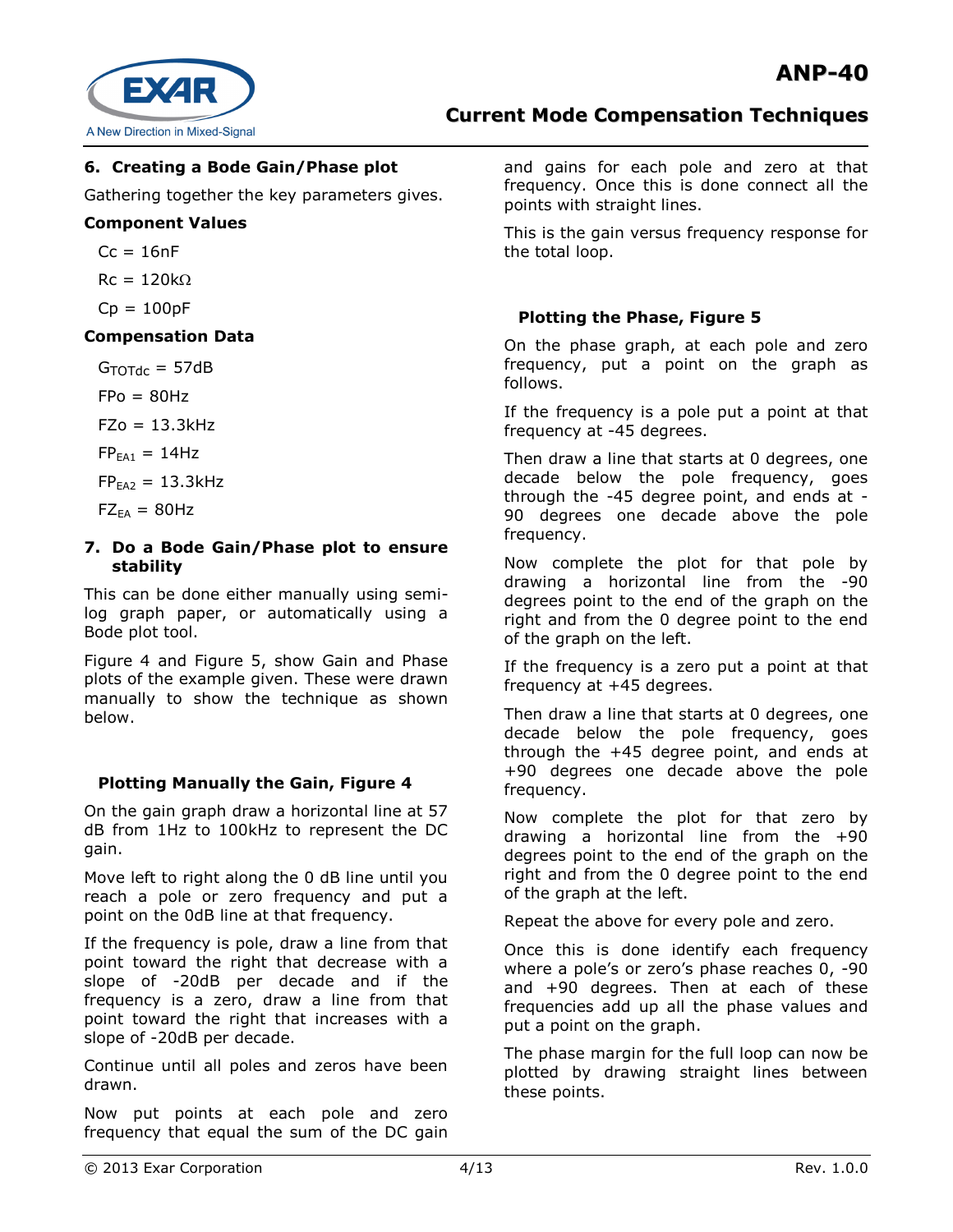

### *Stability Criteria*

There two main stability criteria for a stable power supply loop. One is Gain Margin and the other is Phase Margin.

The gain margin is defined as the gain of the loop at the frequency above Fco that the phase crosses -180 degrees. Look at phase plot to see if the phase goes below -180 degrees. If it does look at that frequency on the gain plot to make sure that the loop has negative gain. The gain should be at least below -10 dB and preferably below -20 dB.

The phase margin is defined at the Fco frequency where the gain crosses 0 dB. The phase margin is the difference between the loop phase and -180 degrees at this frequency.

For a robust design the phase margin should be at least 45 degrees. A simple way to check this is to take the loop phase value at Fco and add +180 degree. For example if the phase value at Fco was -120 degrees then the loop phase margin would be  $180 + (-120) = 60$ degrees.

### *Simulation Circuit*

Below is a circuit that can be used to plot the Gain/Phase using a spice type simulator.



Figure 3: Simulation Model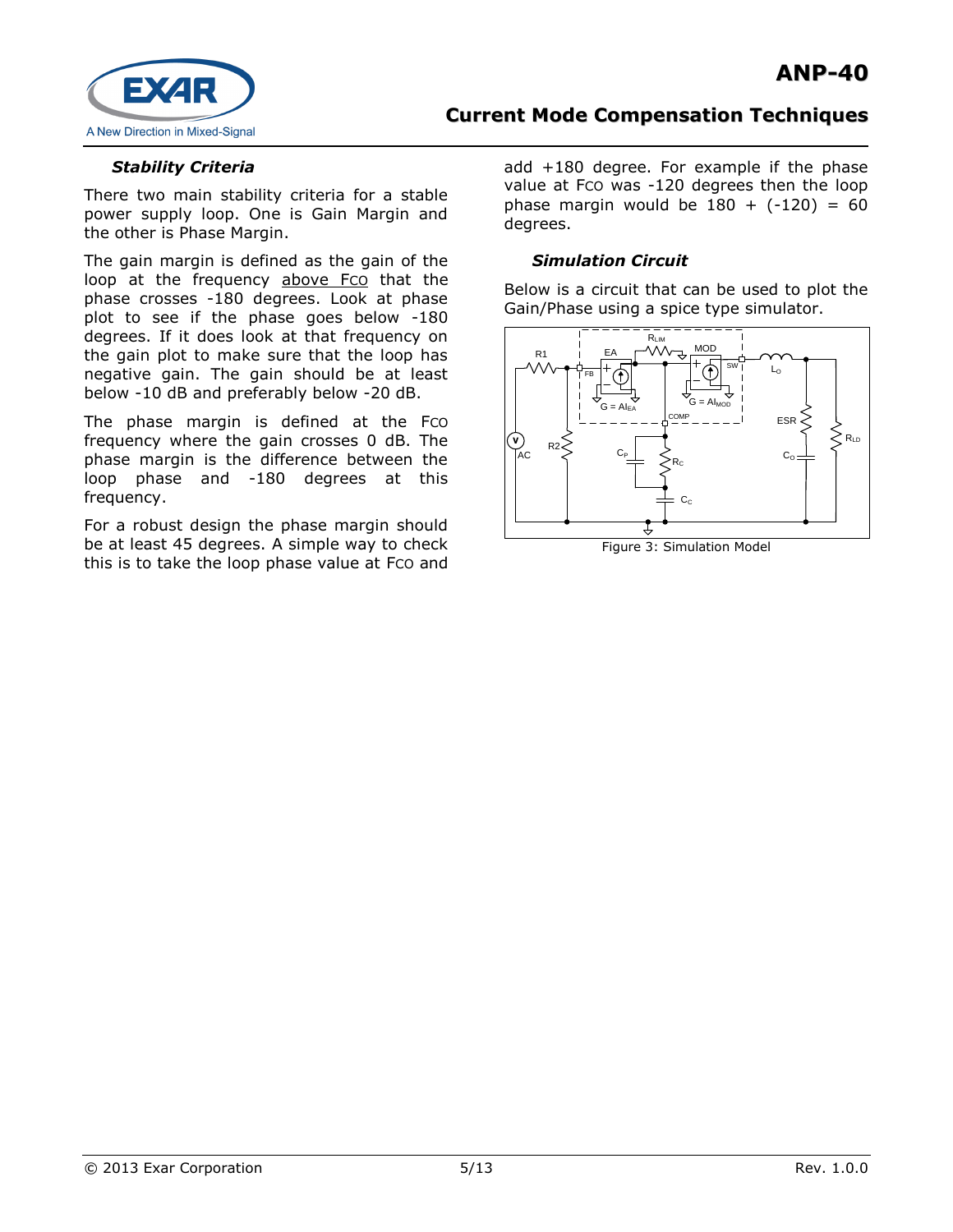

## **GAIN/PHASE PLOTS OF THE EXAMPLE DESIGN**



Figure 4: Gain Plots of Example

<span id="page-5-0"></span>

<span id="page-5-1"></span>Figure 5: Phase Plots of Example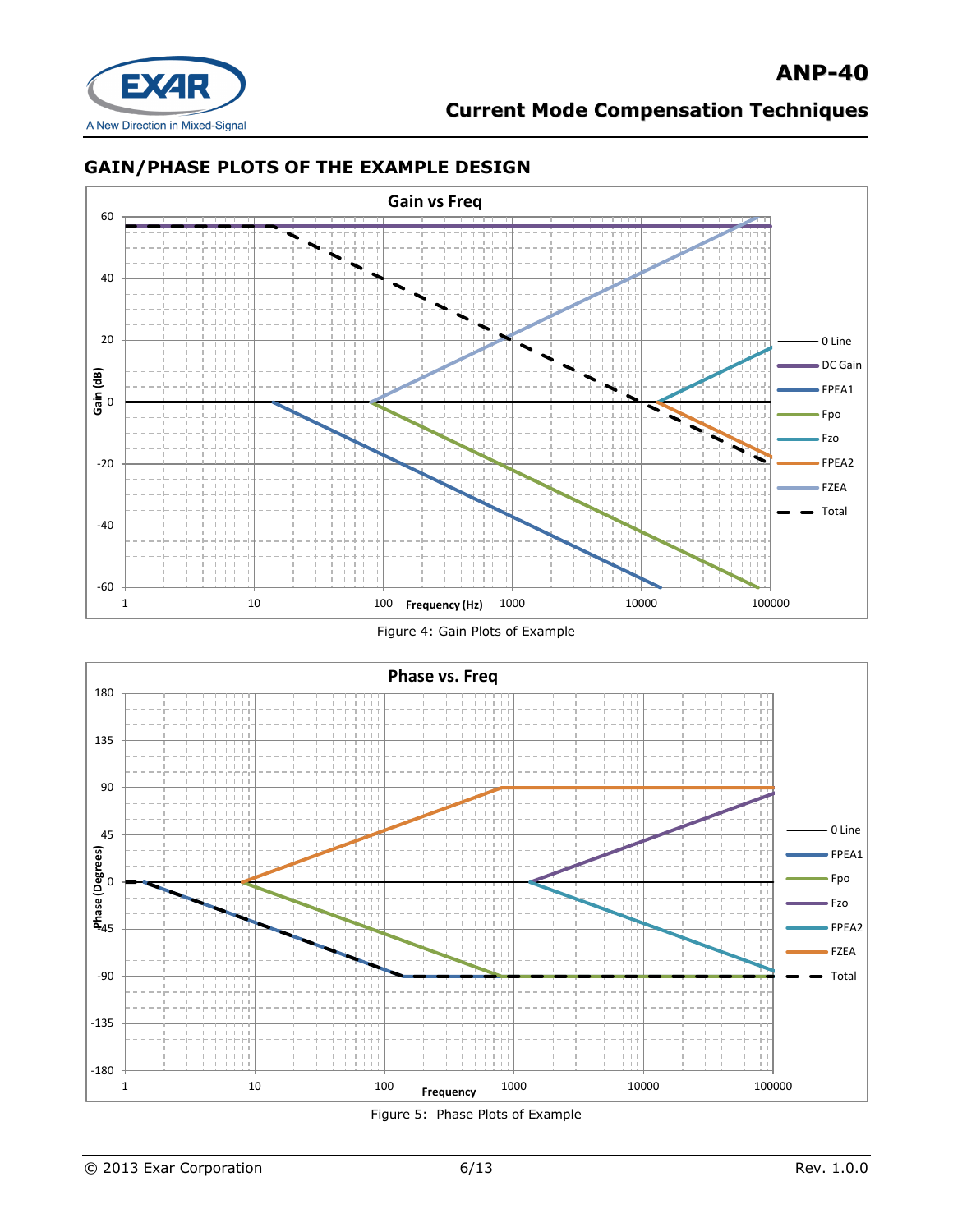

## **GRAPHING PAPER**



Figure 6: Gain Graphing Paper

<span id="page-6-0"></span>

<span id="page-6-1"></span>Figure 7: Phase Graphing Paper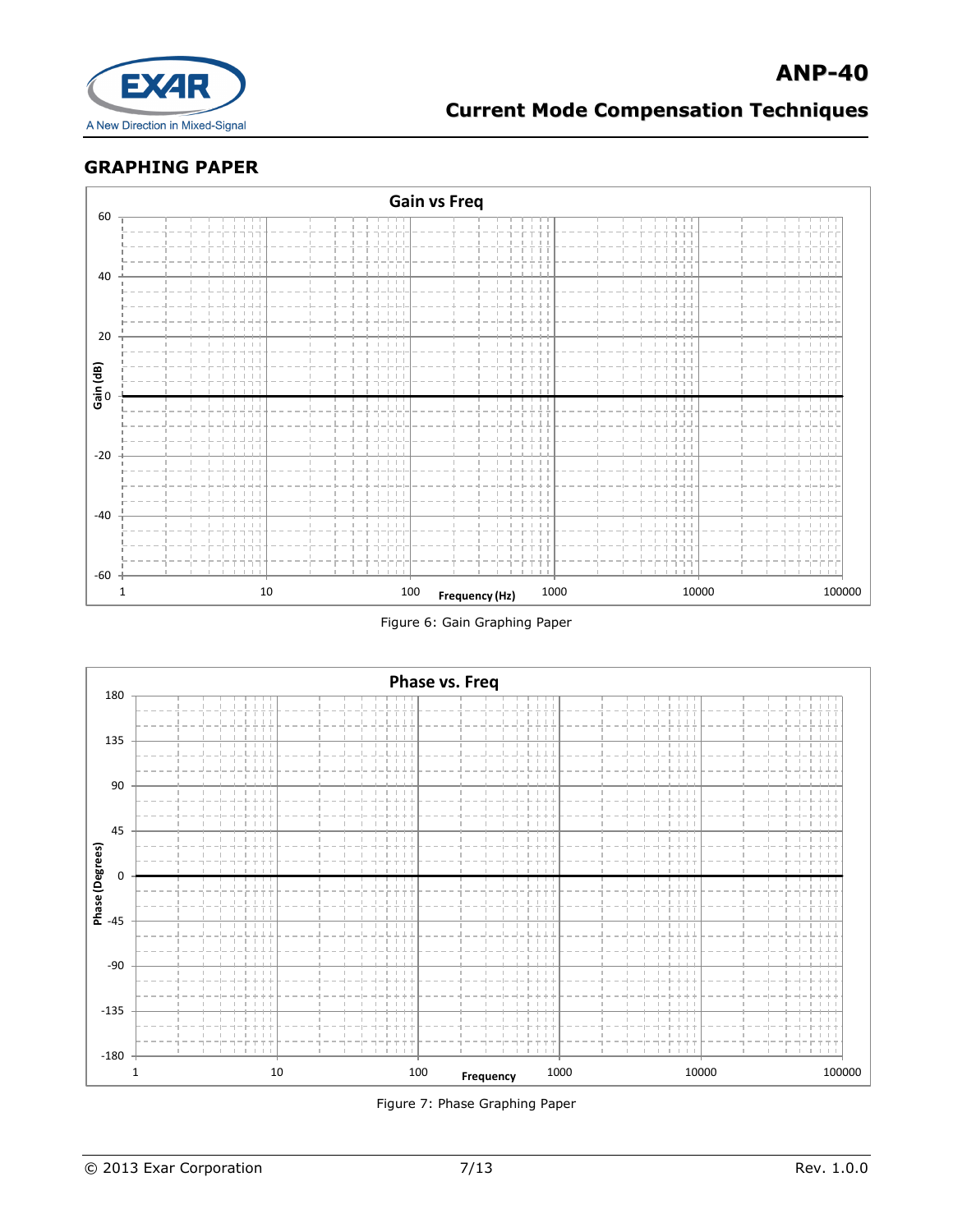

## **APPENDIX**

#### **DETAILED FREQUENCY ANALYSIS**

The following is a detailed analysis of the loop gain. The analysis is applicable to all the XRP devices listed in the Feature section on page 1.



Fig. A1: Circuit Diagram

### **Where:**

AIEA = EA Transconductance AIMOD = MOD Transconductance  $AV<sub>DIV</sub>$  = Feedback Voltage Divider AVEA = EA Voltage Gain AVMOD = MOD Voltage Gain Cc = Compensation Capacitor Co = Output Capacitor EA = Error Amp ESR = Output Capacitor ESR GEA = Error Amp Gain in dB

GMOD = MOD Gain in dB Lo = Output Inductor MOD = Modulator Rc = Compensation Resistor RLD = External Load Resistance VCOMP = Error Amp Output VFB = Feedback Input Voltage Vo = Output Voltage Vref = Internal Reference Voltage

### **XRP7664 Internal Gain Block Diagram**

Figure A1 shows a diagram of the XRP7664 internal gain blocks. The total loop includes the feedback divider, Error Amp (EA), Modular (MOD), and Output filter. Since the error amp is a transconductance amplifier its output voltage will be a function of IEAo and the impedance from its output to ground. Please note that this includes its internal 500kΩ impedance.

Additionally, since the modulator is current mode control, its output current (Isw) is proportional to in input control voltage. Current mode control, under most operating conditions, effectively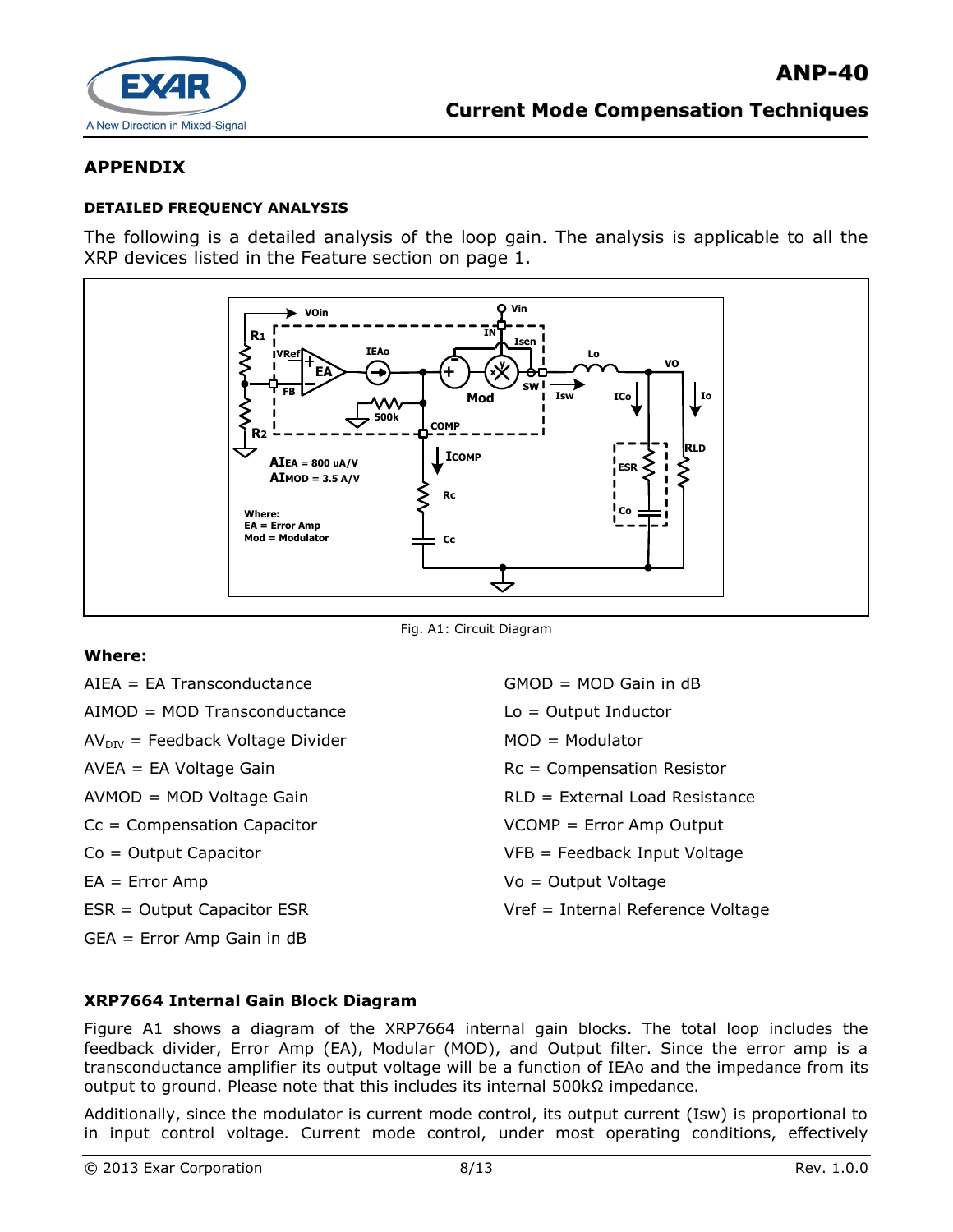

removes the effect of the output inductor from the filter equation and results in the output voltage (Vo) being a function of Isw times the output impedance from Vo to ground.

### **Analysis of the open loop gain**

### **Tracing the voltages from the output back to the input gives:**

| Eq. $1:$ | $V_0 = I_{SW} Z_{V}$                                    |
|----------|---------------------------------------------------------|
| Eq. $2:$ | $I_{SW} = AI_{mod} \cdot V_{comp}$                      |
| Eq. $3:$ | $V_{\text{COMP}} = I_{\text{EAo}} \cdot Z_{\text{EAo}}$ |
| Eq. 4:   | $I_{EAO} = AI_{EA} \cdot V_{FB}$                        |

Eq. 5:  $V_{FB} = A_{DIV} V_{Oin}$ 

The Transfer Function of the total loop is:

Eq. 6:  $V_{\rm O} = Z_{\rm VO} A I_{\rm MOD} A I_{\rm EA} Z_{\rm EAO} A_{\rm DIV} V_{\rm On}$ 

The total loop gain is:

$$
AV_{LOOP} = \frac{V_O}{V_{Oin}} = Z_{VO} A I_{MOD} A I_{EA} Z_{EAO} A_{DIV}
$$
 Eq. 7:

### **Now let's explore the individual blocks.**

#### *Modulator and Output Filter Blocks*

The modulator voltage gain, AVMOD, is a function of its specified transconductance and the impedance of the output filter. Since the modulator uses Current Mode Control, its output is a controlled current source. It therefore controls the current flowing in the output inductor (Lo). This effectively removes the output inductance (Lo) from loop equation.

The gain of the modulator is calculated as follows:

Eq. 8:  $AV<sub>MOD</sub> = AI<sub>MOD</sub>·Z<sub>VO</sub>$ 

ZVO is the parallel combination of  $R_{LD}$ ||(Z<sub>Co</sub>+ESR) so:

Eq. 9:  $Z_{\text{VO}}$  =  $R_{\text{LD}}$  $(Z_{\text{Co}} + \text{ESR})$  $R_{LD}$  +  $Z_{CO}$  + ESR ŕ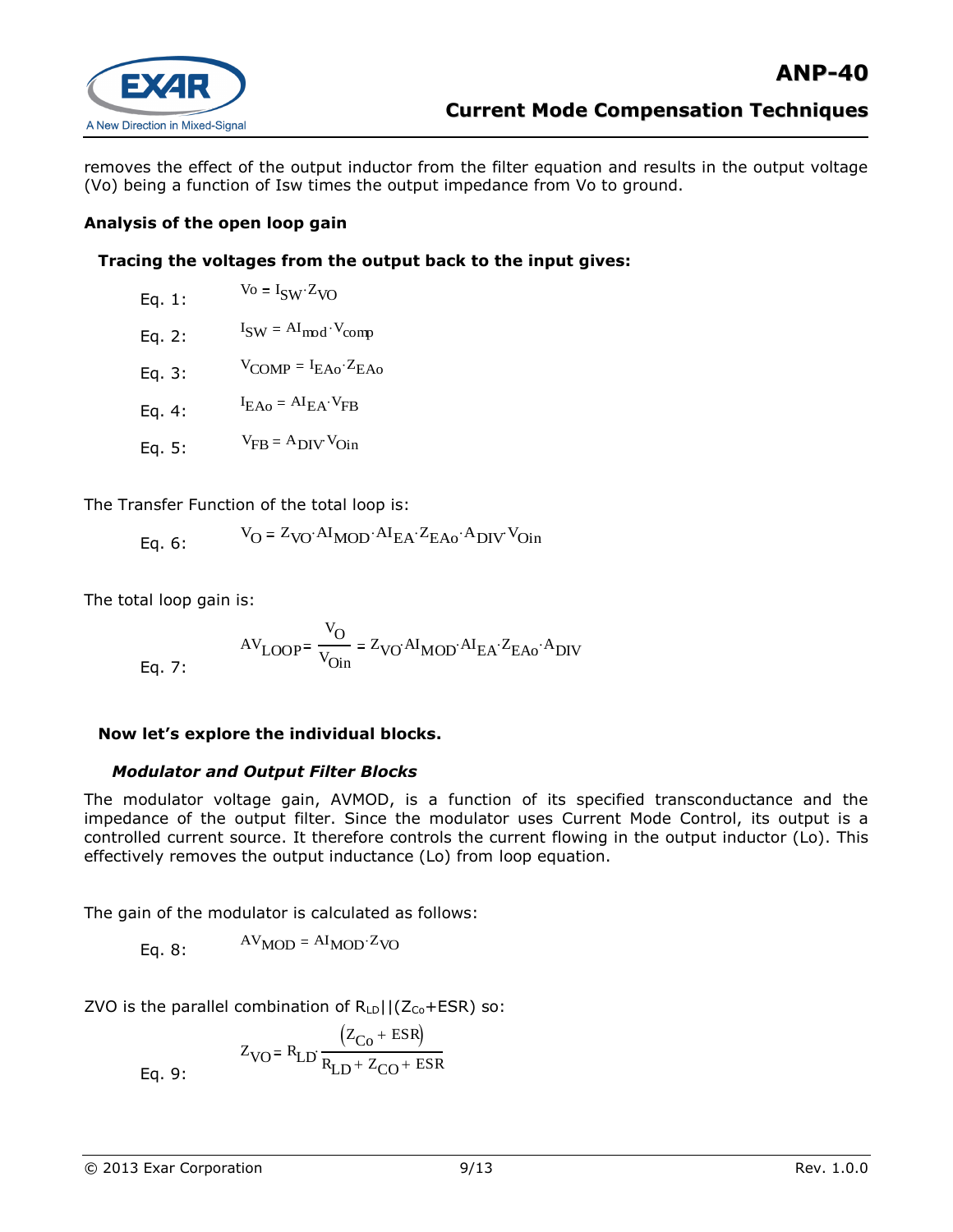

$$
AV_{MOD} = AI_{MOD} \cdot R_{LD} \frac{(Z_{Co} + ESR)}{R_{LD} + Z_{CO} + ESR}
$$

Eq. 10

The modulator gain can be separated into two components; DC and AC.

Eq. 11:  $AV_{MODdc} = AI_{MOD} \cdot R_{LD}$ Eq. 12a: AV<sub>MODac</sub>  $(Z_{\text{Co}} + \text{ESR})$  $R_{LD}$  +  $Z_{CO}$  + ESR  $s \cdot C_0 \cdot ESR + 1$  $s \cdot C_0 \cdot (R_{LD} + ESR) + 1$ Eq. 12b

### *Error Amplifier Block*

The Error Amp is also a transconductance amplifier and its voltage gain is a function of its output impedance.  $AV_{EA}$  is calculated similar to the Modulator.

$$
AV_{EA} = AI_{EA} \cdot Z_{EAo}
$$

The output impedance of  $Z_{EAO}$  is the parallel combination of RLIM||(ZCc+RC)

Eq. 14:

$$
Z_{\text{EAo}} = R_{\text{LIM}} \cdot \frac{(Z_{\text{Cc}} + R_{\text{C}})}{R_{\text{LIM}} + Z_{\text{Cc}} + R_{\text{C}}}
$$
  
AV<sub>EA</sub> = AI<sub>MOD</sub>  $R_{\text{LIM}} \cdot \frac{(Z_{\text{Cc}} + R_{\text{C}})}{R_{\text{LIM}} + Z_{\text{Cc}} + R_{\text{C}}}$ 

Eq. 15:

The error amp gain can also be separated into DC and AC components.

Eq. 16  $AV_{EAdc} = AI_{EA} \cdot R_{LIM}$ Eq. 17a: AVEAac  $(Z_{\text{Cc}} + R_{\text{C}})$  $R_{\text{LIM}} + Z_{\text{Cc}} + R_{\text{C}}$  $s \cdot C_{\mathbf{C}} R_{\mathbf{c}} + 1$  $s \cdot C_c \cdot (R_{LIM} + R_C) + 1$ Eq. 17b

### *Feedback Divider Block*

The final gain block in the loop is the feedback voltage divider which sets the output voltage by dropping the output voltage down to the error amp reference voltage level. Since there are no reactive components in the divider, the gain of this block is DC with no AC component:

Eq. 18a: 
$$
A_{\text{DIVdc}} = \frac{R2}{R1 + R2} = \frac{V_{\text{Ref}}}{V_{\text{O}}} = \frac{V_{\text{Ref}}}{V_{\text{O}}} = \frac{V_{\text{Ref}}}{V_{\text{O}}} = \frac{V_{\text{eq}}}{V_{\text{eq}}} = \frac{V_{\text{ref}}}{V_{\text{eq}}} = \frac{V_{\text{ref}}}{V_{\text{eq}}} = \frac{V_{\text{ref}}}{V_{\text{eq}}} = \frac{V_{\text{ref}}}{V_{\text{eq}}} = \frac{V_{\text{ref}}}{V_{\text{eq}}} = \frac{V_{\text{ref}}}{V_{\text{eq}}} = \frac{V_{\text{ref}}}{V_{\text{eq}}} = \frac{V_{\text{ref}}}{V_{\text{eq}}} = \frac{V_{\text{ref}}}{V_{\text{eq}}} = \frac{V_{\text{ref}}}{V_{\text{eq}}} = \frac{V_{\text{ref}}}{V_{\text{eq}}} = \frac{V_{\text{ref}}}{V_{\text{eq}}} = \frac{V_{\text{ref}}}{V_{\text{eq}}} = \frac{V_{\text{ref}}}{V_{\text{eq}}} = \frac{V_{\text{ref}}}{V_{\text{eq}}} = \frac{V_{\text{ref}}}{V_{\text{eq}}} = \frac{V_{\text{ref}}}{V_{\text{eq}}} = \frac{V_{\text{ref}}}{V_{\text{eq}}} = \frac{V_{\text{ref}}}{V_{\text{eq}}} = \frac{V_{\text{ref}}}{V_{\text{eq}}} = \frac{V_{\text{ref}}}{V_{\text{eq}}} = \frac{V_{\text{ref}}}{V_{\text{eq}}} = \frac{V_{\text{ref}}}{V_{\text{eq}}} = \frac{V_{\text{ref}}}{V_{\text{eq}}} = \frac{V_{\text{ref}}}{V_{\text{eq}}} = \frac{V_{\text{ref}}}{V_{\text{eq}}} = \frac{V_{\text{ref}}}{V_{\text{eq}}} = \frac{V_{\text{ref}}}{V_{\text{eq}}} = \frac{V_{\text{ref}}}{V_{\text{eq}}} = \frac{V_{\text{ref}}}{V_{\text{eq}}} = \frac{V_{\text{ref}}}{V_{\text{eq}}} = \frac{V_{\text{ref}}}{V_{\text{eq}}} = \frac{V_{\text{ref}}}{V_{\text{eq}}} = \frac{V_{\text{ref}}}{V_{\text{eq}}} = \frac{V_{\text{
$$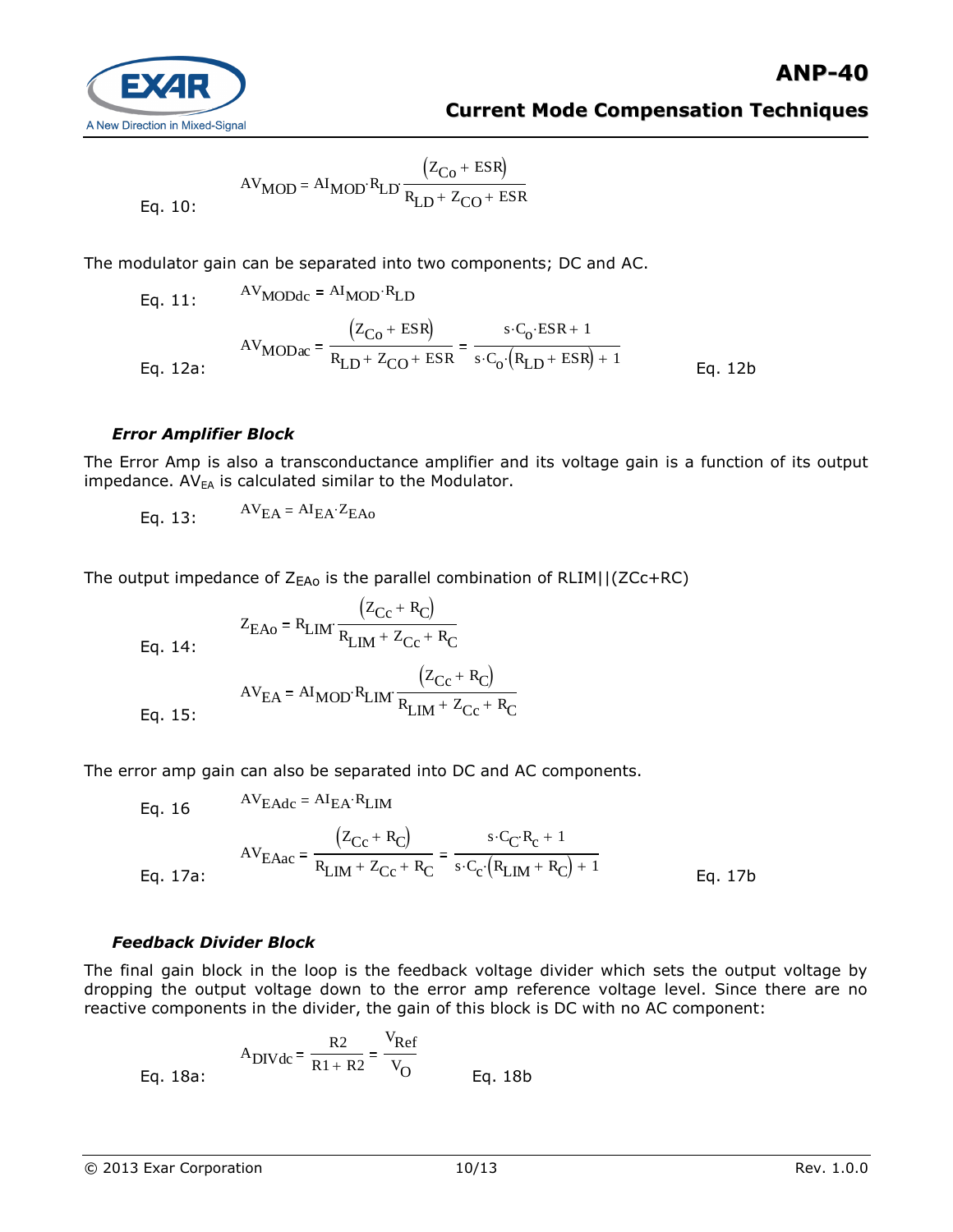

### **Putting it all together**

Rewriting the loop gain, along with separating and grouping the DC and AC gains, gives:

Eq. 19  $AV_{\text{LOOP}} = AV_{\text{DIV}} AV_{\text{EAdc}} \cdot AV_{\text{MODdc}} AV_{\text{EAac}} \cdot AV_{\text{MODac}}$ 

The first three terms are the loop DC gains and the last two terms are the AC gains.

### *DC Gains*

The DC gain of the loop is:

Eq. 20  $AV_{LOOPdc} = AV_{DIVdc} \cdot AV_{EAdc} \cdot AV_{MODdc}$ 

Convert to Gain in dB:

Eq. 21:  $G_{DC} = 20 log(AV_{DIVdc} \cdot AV_{EAdc} \cdot AV_{MODdc})$ 

### *AC Gains*

The AC gain of the loop is:

Eq. 22:  
\n
$$
G_{\text{MOD}} = 20 \log \left[ \frac{s \cdot C_{\text{o}} \cdot \text{ESR} + 1}{s \cdot C_{\text{o}} \cdot (R_{\text{LD}} + \text{ESR}) + 1} \right]
$$
\n
$$
G_{\text{EA}} = 20 \log \left[ \frac{s \cdot C_{\text{C}} \cdot R_{\text{c}} + 1}{s \cdot C_{\text{c}} \cdot (R_{\text{LM}} + R_{\text{C}}) + 1} \right]
$$

Eq. 22 shows that GMOD has pole in its denominator and a zero in its numerator at the following frequencies.

$$
Eq. 24:
$$

Eq. 24:  
\n
$$
F_{MOD} = \frac{1}{2 \cdot \pi \cdot C_{O} (R_{LD} + ESR)}
$$
\n
$$
F_{MOD} = \frac{1}{2 \cdot \pi \cdot C_{O} \cdot ESR}
$$
\nEq. 25

1

 $\mathbf{E}$ 

Eq. 23 shows that the Error Amp also has pole in its denominator and a zero in its numerator at the following frequencies.

Eq. 26: 
$$
FP_{EA} = \frac{1}{2 \cdot \pi \cdot C_{C} \cdot (R_{LIM} + R_{C})}
$$

Eq.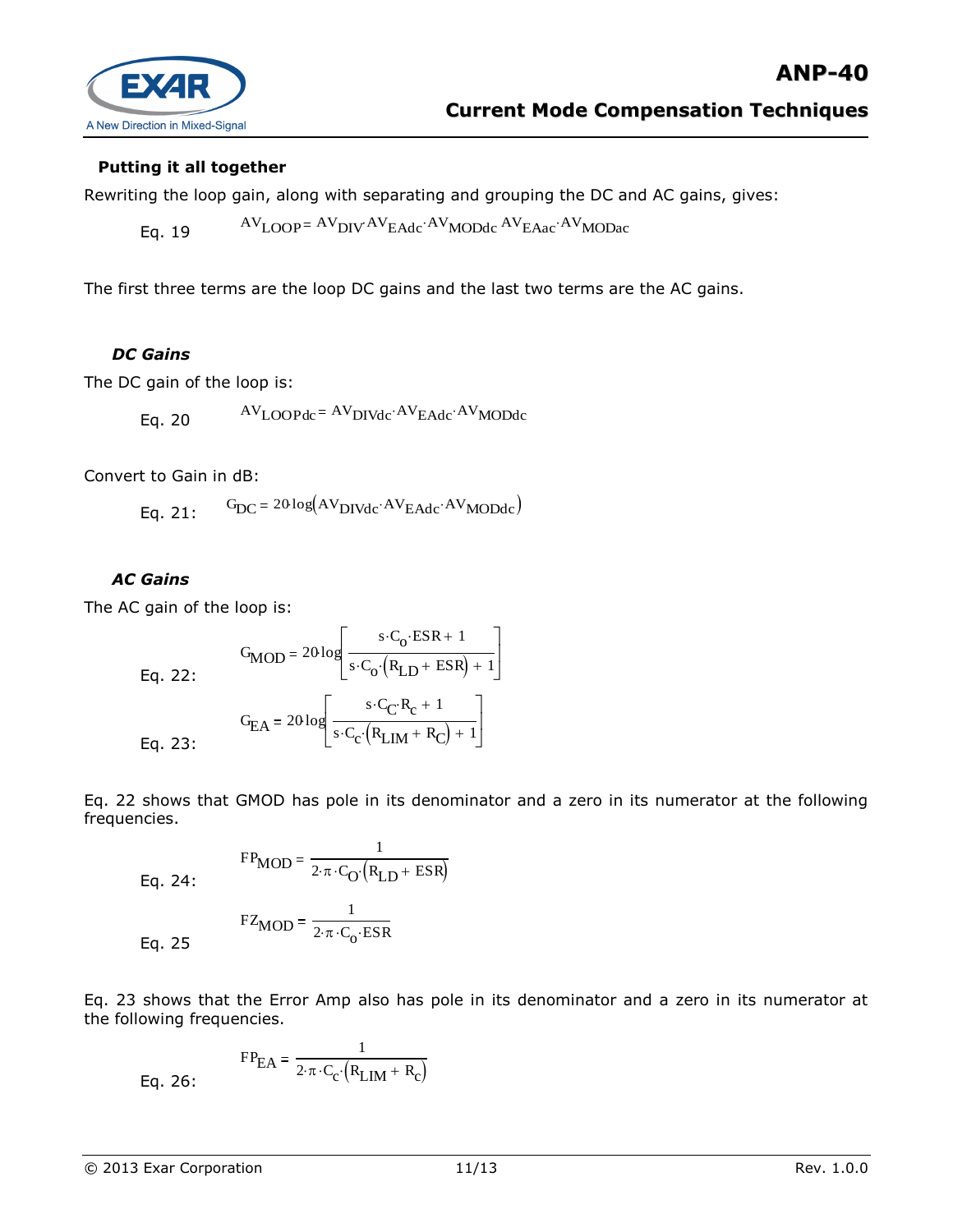

$$
FZ_{EA} = \frac{1}{2 \cdot \pi \cdot C_c \cdot R_c}
$$

If required an additional error amp pole can be created by placing a capacitor (Cp) in parallel with Rc. This additional pole is may be required to cancel out the zero created by Co and its ESR if the zero frequency is low enough to affect stability.

If the value of  $Cp \ll Cc$  then a good approximation for the pole frequency is:

Eq. 28:  $FP_{\text{EA2}} := \frac{R_{\text{C}} + R_{\text{LIM}}}{2 \cdot \pi \cdot \text{C} \cdot R_{\text{av}} R_{\text{av}}}$  $2 \cdot \pi \cdot C_P \cdot R_C \cdot R_L$ IM  $:=$